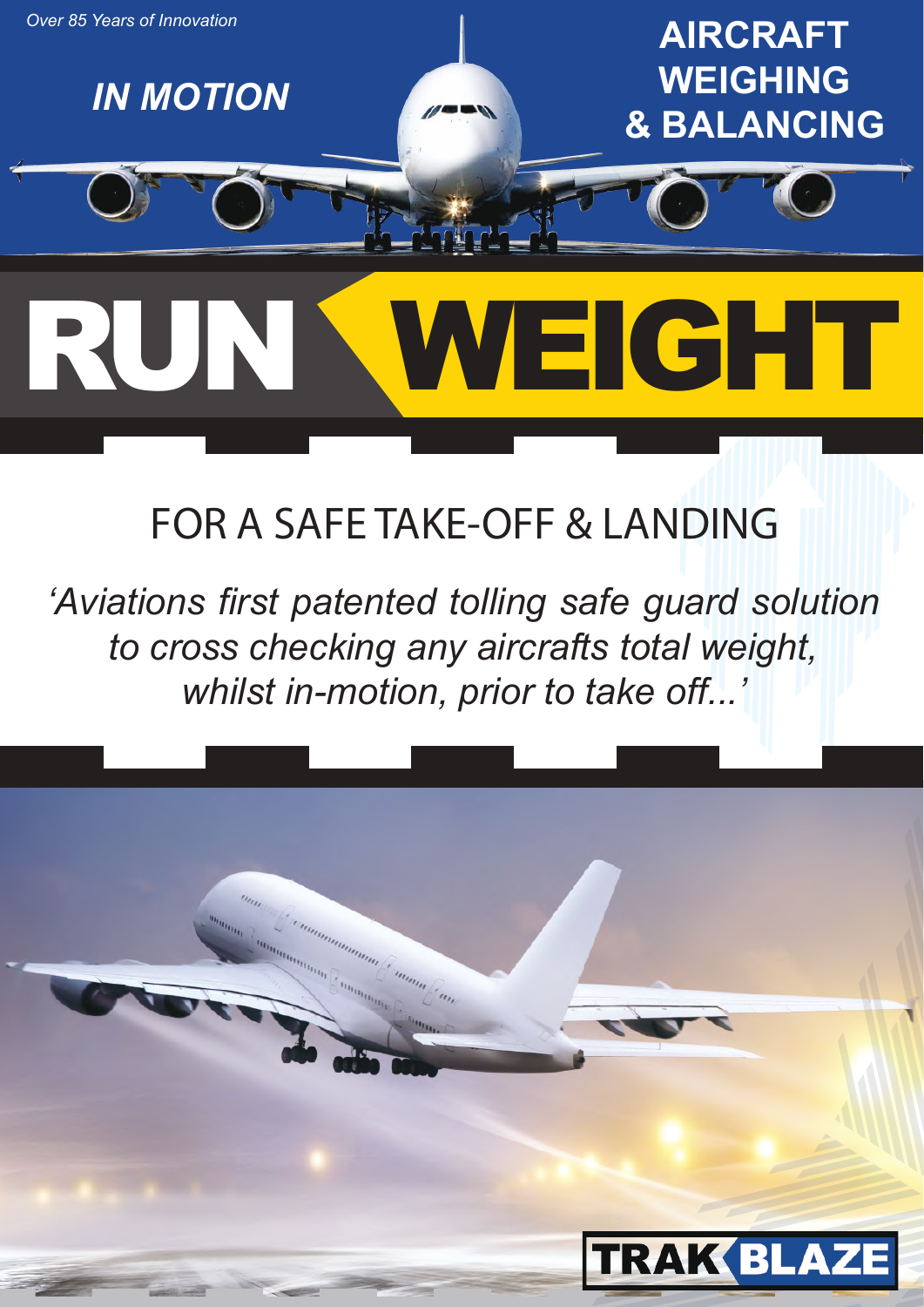#### **WHAT IS RUNWEIGHT<sup>™</sup>**

Runweight<sup>™</sup> is an intelligent Weights and Balances System that is integrated seamlessly into an existing departure runway of an airport or airline maintenance facility. The Runweight<sup>™</sup> system provides flight crew with highly accurate live cross-checking weights and balances data, prior to take-off.

For the first time in aviation history, Runweight<sup>™</sup> offers airlines and flight crew a safety net solution to validate and cross-check any aircraft's total weight and balances, whilst in motion and prior to take off and landing.

The need for the Runweight<sup> $M$ </sup> system becomes a viable solution to aid the global airline industries safety record. It provides a secondary safety net and solution to assist in reducing human error and at least question and or verify the data a pilot or engineer inputs prior to take off.

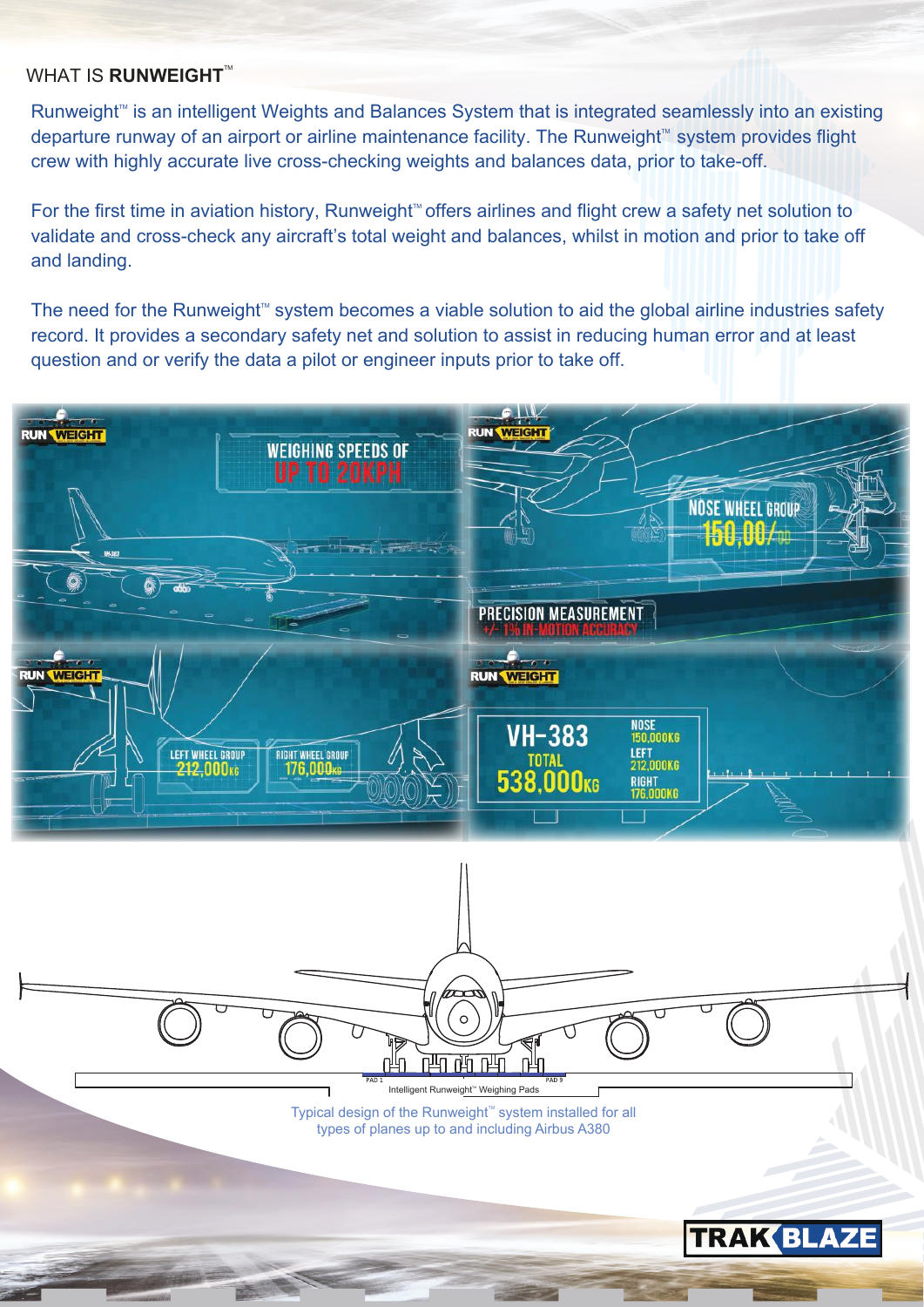#### WHY IS **RUNWEIGHT**<sup>™</sup>REQUIRED IN MODERN AVIATION?

 In 2014 the Transport Safety Bureau tabled its independent investigation into the occurrence of aviation take-off incidents both in Australia and Internationally that occurred between 1989 and 2009. The report identified RISK CONTROL relative to human error involving incorrect take-off performance parameter calculations methods used as a contributing factor behind take-off incidents / accidents. The report identified that a single solution for minimising or eliminating these errors was missing and made recommendations, including the need for a procedural SYSTEM CROSS-CHECK - '*Where more than one system is available for calculating take-off performance parameters, system manufacturers and airlines should consider provisions for cross-checking the data between both sources.'*



In 2016 there is still NO safety cross-checking system available to the Australian or International Aviation Industry, Pilots and/or Engineers, relative to one of the most critical factors in determining 'take-off performance parameters' - Total Overall Weight (TOW).



 The Transport Safety Bureau further identified that as technology evolves, machines become more complex, which in turn affects the way in which humans and machines interrelate. This interaction has created a new set of error modes and one such error that continues to surface is the calculation or data entry of erroneous take-off performance parameters, relative to - Zero Fuel Weight (ZFW), Take-off Reference Speeds (V speeds) and importantly Total Overall Weight (TOW).



Runweight<sup> $M$ </sup> provides modern aviation with an accurate weigh in motion solution to measuring not only the aircraft's TOW prior to take off, but also additional important information including the weight of the Nose Gear, LH Wheel Group and RH Wheel Group.

 For the first time, flight crews can now visually ascertain the stability of their aircraft through critical weights and balances prior to take off and systematically use the information provided by Runweight $<sup>m</sup>$ to</sup> cross-check their data entry's. It is without doubt, the use of the Runweight $M$  system coupled with procedural cross-checking will prevent multiple tail strikes, near misses and fatal crashes from occurring...Runweight™- will save lives!